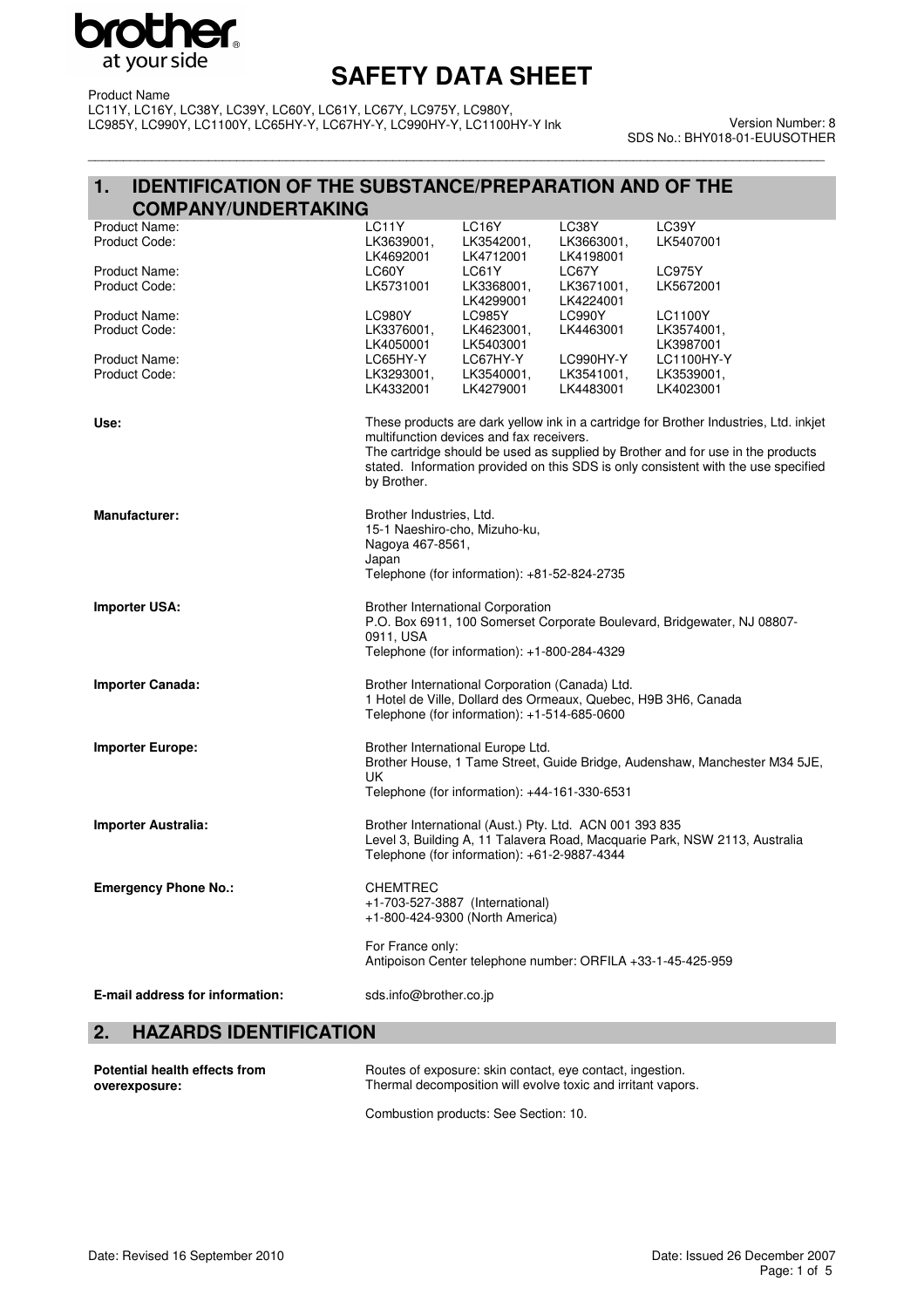

\_\_\_\_\_\_\_\_\_\_\_\_\_\_\_\_\_\_\_\_\_\_\_\_\_\_\_\_\_\_\_\_\_\_\_\_\_\_\_\_\_\_\_\_\_\_\_\_\_\_\_\_\_\_\_\_\_\_\_\_\_\_\_\_\_\_\_\_\_\_\_\_\_\_\_\_\_\_\_\_\_\_\_\_\_\_\_\_\_\_\_\_\_\_\_\_\_\_\_\_\_\_\_\_

Product Name LC11Y, LC16Y, LC38Y, LC39Y, LC60Y, LC61Y, LC67Y, LC975Y, LC980Y, LC985Y, LC990Y, LC1100Y, LC65HY-Y, LC67HY-Y, LC990HY-Y, LC1100HY-Y Ink

Version Number: 8 SDS No.: BHY018-01-EUUSOTHER

| <b>Potential Health Effects:</b> | Routes of exposure:<br>skin contact, eye contact, and ingestion.                                                                                                  |
|----------------------------------|-------------------------------------------------------------------------------------------------------------------------------------------------------------------|
|                                  | Skin Contact:<br>Repeated and/or prolonged skin contact may cause irritation.                                                                                     |
|                                  | Eye Contact:<br>May cause eye irritation.                                                                                                                         |
|                                  | Ingestion:<br>Ingestion may cause irritation of the gastrointestinal tract. Unlikely route of<br>exposure.                                                        |
|                                  | Inhalation:<br>Unlikely route of exposure.                                                                                                                        |
|                                  | CHRONIC (CANCER) INFORMATION / CARCINOGENICITY:<br>All ingredients of ink have not been classified as carcinogens according to IARC<br>monographs, NTP, and OSHA. |
| <b>EU Classification:</b>        | Not classified as hazardous according to EU Directive 1999/45/EC.                                                                                                 |
| <b>Australia Classification:</b> | Not classified as hazardous according to the criteria of NOHSC.                                                                                                   |

# **3. COMPOSITION/INFORMATION ON INGREDIENTS**

|  | <b>Chemical Name:</b> |
|--|-----------------------|
|  |                       |

Water based inkjet ink (Mixture).

| Chemical Name                | CAS No.    | EC No.     | %W/W      | EU Hazard Symbols | <b>EU Risk Phrases</b> |
|------------------------------|------------|------------|-----------|-------------------|------------------------|
|                              |            |            |           |                   |                        |
| Glycerol                     | $56-81-5$  | 200-289-5  | $5 - 10$  | Not classified.   | Not classified.        |
| Triethylene glycol monobutyl | 143-22-6   | 205-592-6  | $1 - 5$   |                   | R41                    |
| ether                        |            |            |           |                   |                        |
| Yellow dye                   | Registered | Registered | $1 - 5$   | Not classified.   | Not classified.        |
| Water                        | 7732-18-5  | 231-791-2  | $60 - 80$ | Not classified.   | Not classified.        |

# **4. FIRST AID MEASURES**

General: If symptoms persist, obtain medical attention.

| Inhalation:          | Obtain medical attention. In case of accident by inhalation remove casualty to<br>fresh air and keep at rest.                       |
|----------------------|-------------------------------------------------------------------------------------------------------------------------------------|
| <b>Skin Contact:</b> | Remove contaminated clothing immediately and wash affected skin with plenty of<br>water or soap and water.                          |
| <b>Eve Contact:</b>  | Obtain medical attention. If substance has got into the eyes, immediately wash<br>out with plenty of water for at least 15 minutes. |
| Ingestion:           | Obtain immediate medical attention. Wash out mouth with water and give 200-<br>300 ml (half a pint) of water to drink.              |

### **5. FIRE-FIGHTING MEASURES**

| General:                        | Flammable properties:<br>Auto Ignition Temperature ( $°C$ ): >400<br>Flammability: LEL: Not available. UEL: Not available.<br>Flash Point: Does not flash ( $> 93.3$ °C)<br>(Tag Closed cup and Cleveland Open cup) |
|---------------------------------|---------------------------------------------------------------------------------------------------------------------------------------------------------------------------------------------------------------------|
| <b>Extinguishing Media:</b>     | Extinguish preferably with dry chemical, Carbon dioxide, Water, Foam.                                                                                                                                               |
| Unsuitable Extinguishing Media: | None.                                                                                                                                                                                                               |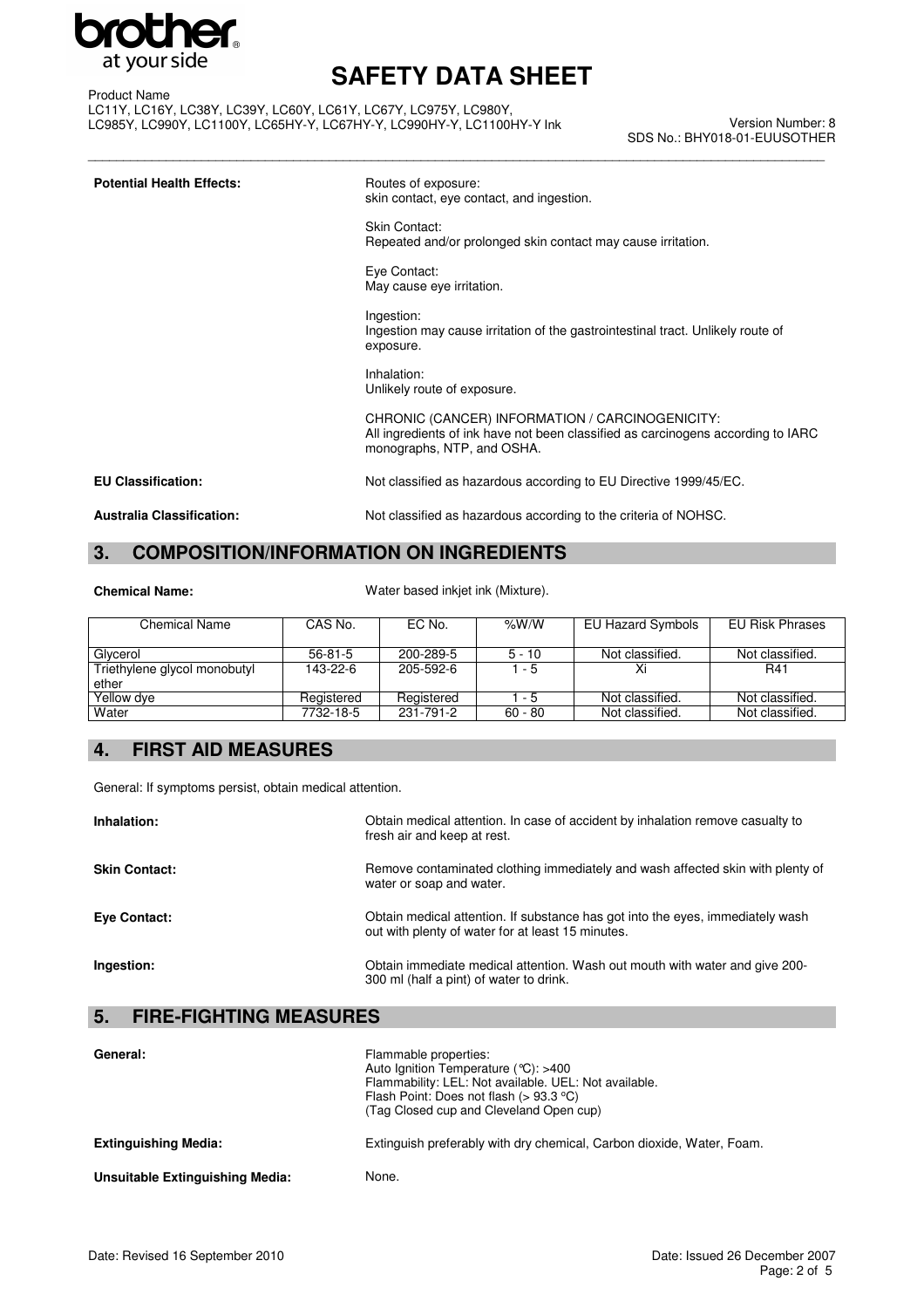

\_\_\_\_\_\_\_\_\_\_\_\_\_\_\_\_\_\_\_\_\_\_\_\_\_\_\_\_\_\_\_\_\_\_\_\_\_\_\_\_\_\_\_\_\_\_\_\_\_\_\_\_\_\_\_\_\_\_\_\_\_\_\_\_\_\_\_\_\_\_\_\_\_\_\_\_\_\_\_\_\_\_\_\_\_\_\_\_\_\_\_\_\_\_\_\_\_\_\_\_\_\_\_\_

Product Name LC11Y, LC16Y, LC38Y, LC39Y, LC60Y, LC61Y, LC67Y, LC975Y, LC980Y, LC985Y, LC990Y, LC1100Y, LC65HY-Y, LC67HY-Y, LC990HY-Y, LC1100HY-Y Ink

Version Number: 8 SDS No.: BHY018-01-EUUSOTHER

| Special firefighting procedures:    | Use appropriate respirator for carbon monoxide and carbon dioxide. Wear<br>positive pressure self-contained breathing apparatus (SCBA) during the attack<br>phase of firefighting operations and during cleanup in enclosed or poorly<br>ventilated areas immediately after a fire. Personnel not having suitable respiratory<br>protection must leave the area to prevent significant exposure to toxic<br>combustion gases from any source. |
|-------------------------------------|-----------------------------------------------------------------------------------------------------------------------------------------------------------------------------------------------------------------------------------------------------------------------------------------------------------------------------------------------------------------------------------------------------------------------------------------------|
| Unusual fire and explosion hazards: | Thermal decomposition of organic components may result in occurrence of<br>oxides of carbon. Toxic gasses may be formed upon combustion and represents<br>a hazard to firefighters. Combustion products: See Section: 10.                                                                                                                                                                                                                     |

# **6. ACCIDENTAL RELEASE MEASURES**

| <b>Personal Protection:</b>       | In case of ink vapor formation, use respirator.                                                                                |
|-----------------------------------|--------------------------------------------------------------------------------------------------------------------------------|
| <b>Environmental Precautions:</b> | Prevent substance entering sewers. Washings must be prevented from entering<br>surface water drains.                           |
| <b>Methods for Cleaning Up:</b>   | Wipe up with absorbent towel. Wash with water to remove remaining traces of ink.<br>DISPOSAL CONSIDERATIONS - See Section: 13. |

## **7. HANDLING AND STORAGE**

**Handling:** Keep out of the reach of children. Avoid contact with skin. Avoid contact with eyes.

**Storage: Keep out of the reach of children. Keep away from oxidizing agents.** 

### **8. EXPOSURE CONTROLS/PERSONAL PROTECTION**

#### **Occupational Exposure Limits:**

| <b>SUBSTANCE</b> | CAS No.       | <b>OSHA PEL</b>                                                                     | <b>ACGIH TLV</b>            | EU IOELV |  |
|------------------|---------------|-------------------------------------------------------------------------------------|-----------------------------|----------|--|
| Glycerol         | $56 - 81 - 5$ | (as mist)<br>Total Dust<br>TWA 15 $mg/m3$<br>Respirable<br>Fraction<br>TWA $5mq/m3$ | (as mist)<br>TWA 10 $mq/m3$ | None.    |  |

**Environmental Exposure Controls:** Not normally required.

**Ventilation:** Good general ventilation should be sufficient under normal use. **Personal Protection:** Not normally required. For use other than in normal operating procedures (such

as in the event of large spill), the following should be applied:

Eye/face: Goggles. Skin: Protective gloves. Large spillages: Wear suitable respiratory protective equipment.

### **9. PHYSICAL AND CHEMICAL PROPERTIES**

**pH (Value):** 7 - 9<br>**Form:** Liqui **Form:** Liquid.<br> **Color:** Dark v **Color:** Dark yellow.<br> **Dark yellow.**<br> **Color:** Slight. **Boiling Point (°C):**  $\longrightarrow$  5100<br>**Melting Point (°C):** Not applicable. **Melting Point (°C): Freezing Point (°C):**  $\left( -5 \right)$  < -5<br> **Vapor Pressure (Pascal):** No data. **Vapor Pressure (Pascal): Viscosity (mPa.s):** 2 - 5<br> **Flash Point (°C):** Does

Slight.<br>>100 Does not flash (> 93.3 °C) (Tag Closed cup Cleveland Open cup)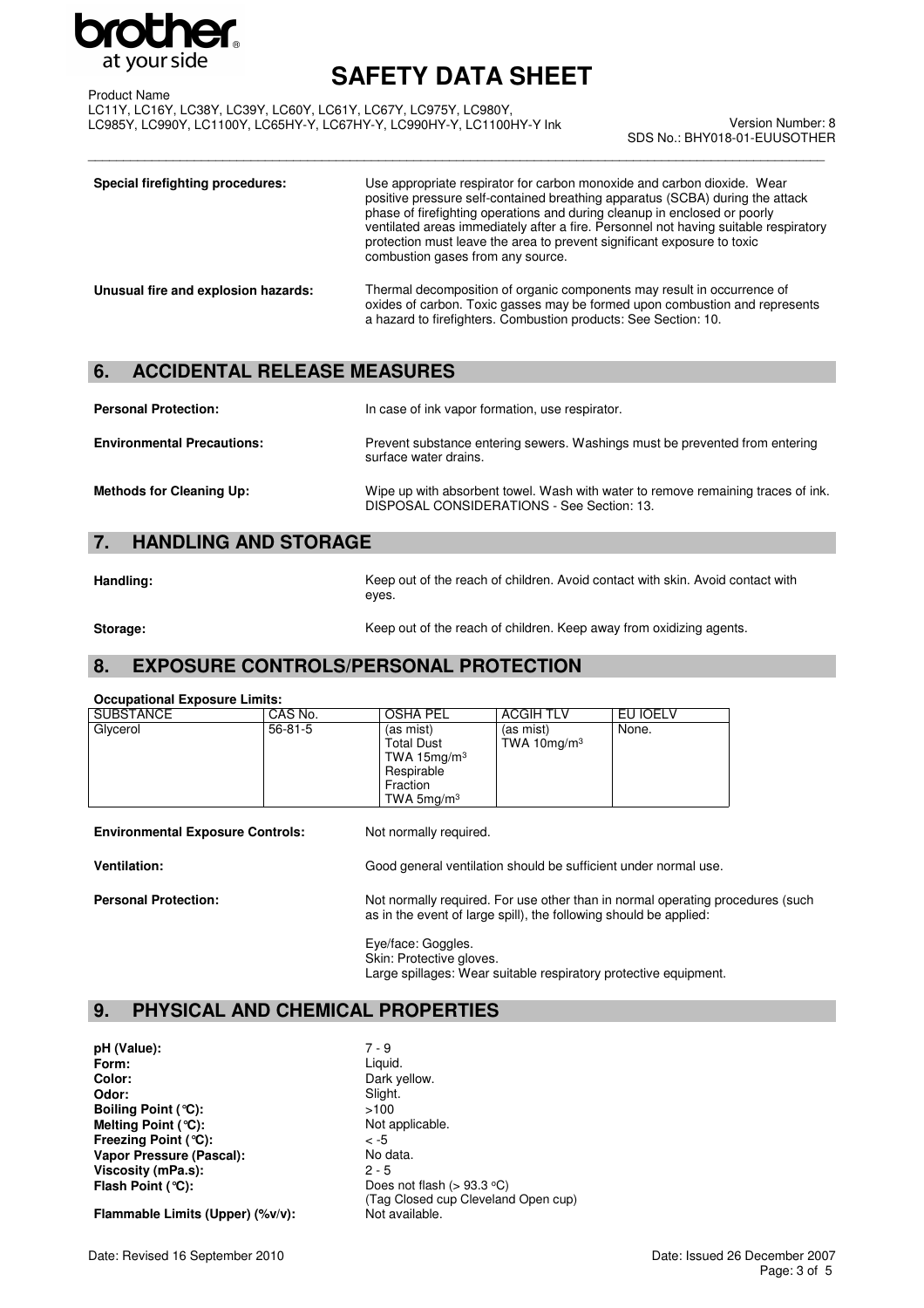

\_\_\_\_\_\_\_\_\_\_\_\_\_\_\_\_\_\_\_\_\_\_\_\_\_\_\_\_\_\_\_\_\_\_\_\_\_\_\_\_\_\_\_\_\_\_\_\_\_\_\_\_\_\_\_\_\_\_\_\_\_\_\_\_\_\_\_\_\_\_\_\_\_\_\_\_\_\_\_\_\_\_\_\_\_\_\_\_\_\_\_\_\_\_\_\_\_\_\_\_\_\_\_\_

Product Name LC11Y, LC16Y, LC38Y, LC39Y, LC60Y, LC61Y, LC67Y, LC975Y, LC980Y, LC985Y, LC990Y, LC1100Y, LC65HY-Y, LC67HY-Y, LC990HY-Y, LC1100HY-Y Ink

Version Number: 8 SDS No.: BHY018-01-EUUSOTHER

**Flammable Limits (Lower) (%v/v):** Not available.<br> **Explosive Properties:** Not applicable. **Explosive Properties:** Not applicable **Not applicable.** Not applicable. Not applicable. **Auto Ignition Temperature (°C):**  $> 400$ <br>**Density (g/ml):** ca. 1.05 **Density (g/ml):** ca. 1.05<br> **Vapor Density (Air=1):** No data. **Vapor Density (Air=1): Partition Coefficient (n-Octanol/water):** No data.<br> **Relative Evaporation Rate (Ether=1):** No data. **Relative Evaporation Rate (Ether=1): Oxidizing Properties:** No data.<br> **Solubility (Water):** Soluble. Soluble. Solubility (Water):

### **10. STABILITY AND REACTIVITY**

| <b>Chemical Stability:</b>          | Stable.                                       |
|-------------------------------------|-----------------------------------------------|
| Conditions to avoid:                | None.                                         |
| <b>Materials to avoid:</b>          | Strong oxidizing agents.                      |
| Hazardous Decomposition Product(s): | Contains: Carbon monoxide and Carbon dioxide. |
| Hazardous polymerization:           | Will not occur.                               |

### **11. TOXICOLOGICAL INFORMATION**

| Ingestion:                 | Acute $LD_{50}$ 2000 mg/kg (Method: OECD#420)   |
|----------------------------|-------------------------------------------------|
| <b>Skin Contact:</b>       | Non-irritant. (Method: OECD#404)                |
| Eye Contact:               | Minimal irritant to the eye. (Method: OECD#405) |
| Mutagenicity:              | Negative. (Method: OECD#471)                    |
| <b>Skin sensitization:</b> | It is not a skin sensitizer. (Method: OECD#429) |

**Ingredients of this product have not been classified as carcinogens according to IARC monographs, NTP and OSHA.**

#### **12. ECOLOGICAL INFORMATION**

No data available on the adverse effects of this product on the environment.

**Toxicity:** No data.

**Environmental Fate and Distribution:** No data.

Persistence and Degradation: No data.

#### **13. DISPOSAL CONSIDERATIONS**

Dispose of in compliance with Federal, State and local regulations.

#### **14. TRANSPORT INFORMATION**

Not classified according to the United Nations 'Recommendations on the Transport of Dangerous Goods'.

**UN No.:** None.<br> **Class:** None. None. **Class:** 

Not regulated under DOT, IMDG, IATA.